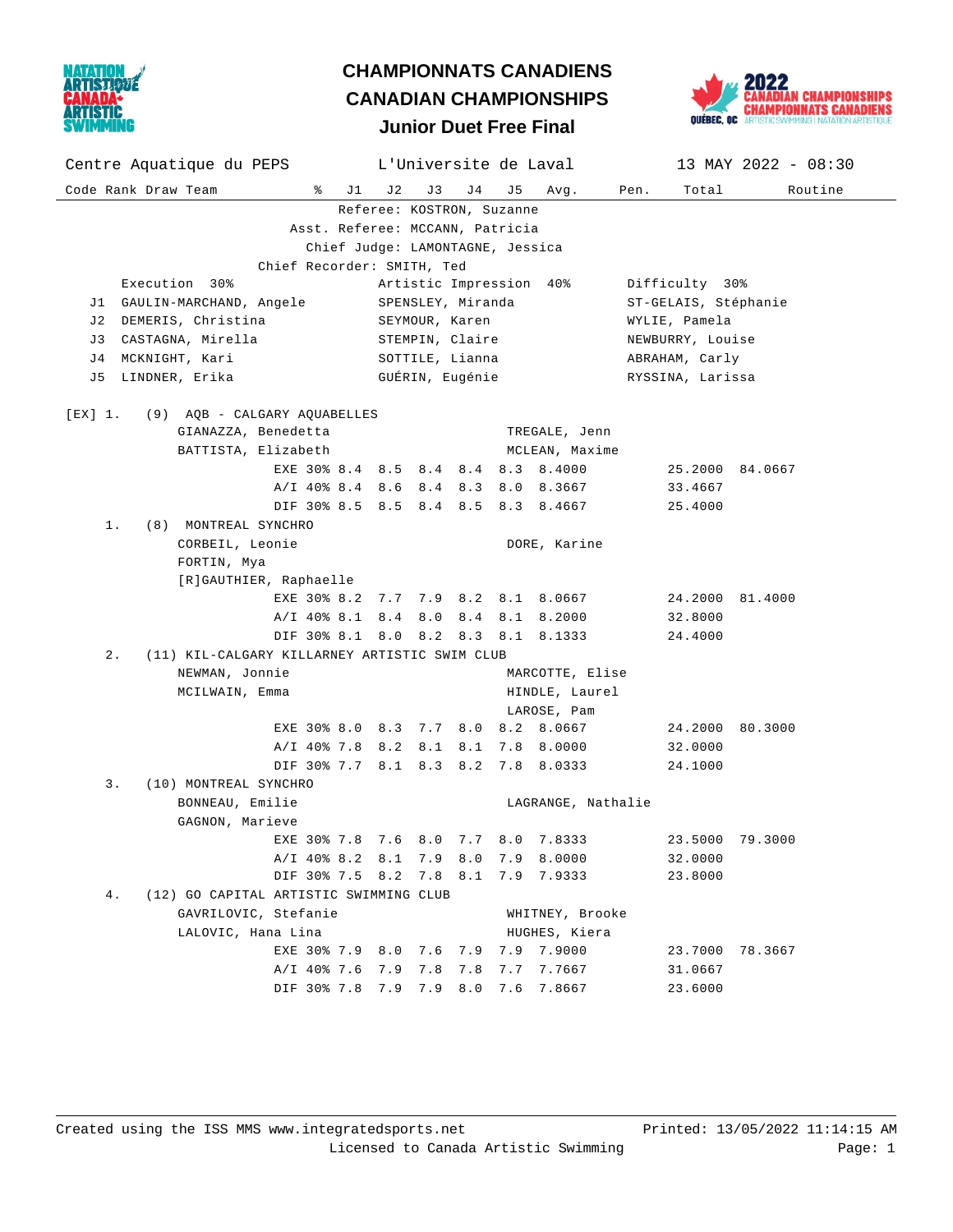

## **Junior Duet Free Final CHAMPIONNATS CANADIENS CANADIAN CHAMPIONSHIPS**



## Code Rank Draw Team % J1 J2 J3 J4 J5 Avg. Pen. Total Routine Centre Aquatique du PEPS L'Universite de Laval 13 MAY 2022 - 08:30 5. (13) QUEBEC EXCELLENCE SYNCHRO BOILARD, Jeanne BLANCHET, Marie-Renee JEAN, Rosalie and Alexander Communications and LABELLE, Katia EXE 30% 8.1 7.8 8.1 7.8 7.7 7.9000 23.7000 78.3333 A/I 40% 8.0 7.7 7.9 7.9 7.6 7.8333 31.3333 DIF 30% 7.6 7.8 7.8 7.8 7.7 7.7667 23.3000 6. (6) GO CAPITAL ARTISTIC SWIMMING CLUB THOMAS, Clara WHITNEY, Brooke DUNN, Sonia BEAUREGARD-ROSS, Genevieve EXE 30% 7.5 7.5 7.7 7.5 7.4 7.5000 22.5000 76.3333 A/I 40% 7.9 7.7 7.8 7.7 7.7 7.7333 30.9333 DIF 30% 7.9 7.5 7.7 7.5 7.7 7.6333 22.9000 7. (7) AQB - CALGARY AQUABELLES SPENCER, Aniliese TREGALE, Jenn PERRAS, Aliya **MCLEAN**, Maxime EXE 30% 7.6 7.5 7.4 7.4 7.8 7.5000 22.5000 75.6333 A/I 40% 7.7 7.6 7.4 7.5 7.5 7.5333 30.1333 DIF 30% 7.3 7.8 7.6 7.9 7.6 7.6667 23.0000 8. (3) AQB - CALGARY AQUABELLES POITRAS, Kimberly TREGALE, Jenn BRETT, Claire **MCLEAN**, Maxime LAW, Breanne EXE 30% 7.6 7.3 7.3 7.4 7.7 7.4333 22.3000 75.1667 A/I 40% 7.5 7.8 7.1 7.4 7.5 7.4667 29.8667 DIF 30% 7.8 7.3 7.6 7.8 7.6 7.6667 23.0000 8. (5) OLYMPIUM ARTISTIC SWIMMING CLUB SEED, Francesca and BREITIGAM, Stephanie SIMPSON, Reese EXE 30% 7.7 7.9 7.4 7.3 7.6 7.5667 22.7000 75.1667 A/I 40% 7.6 7.3 7.5 7.6 7.6 7.5667 30.2667 DIF 30% 7.2 7.3 7.5 7.6 7.4 7.4000 22.2000 10. (2) DOLLARD ARTISTIC SWIMMING LEFEBVRE, Genevieve CORMIER, Andreanne BERTHIAUME, Eve EXE 30% 7.4 7.2 7.2 7.6 7.5 7.3667 22.1000 74.2333 A/I 40% 7.1 7.4 7.4 7.5 7.2 7.3333 29.3333 DIF 30% 7.7 7.6 7.2 7.9 7.5 7.6000 22.8000 11. (1) GRANITE ARTISTIC SWIMMING BLAINEY, Rachel **DURAND**, Courtney SWALES, Alexa EXE 30% 7.2 7.4 7.3 7.1 7.4 7.3000 21.9000 73.4333 A/I 40% 7.4 7.5 7.3 7.3 7.3 7.3333 29.3333 DIF 30% 7.4 7.4 7.4 7.7 7.3 7.4000 22.2000